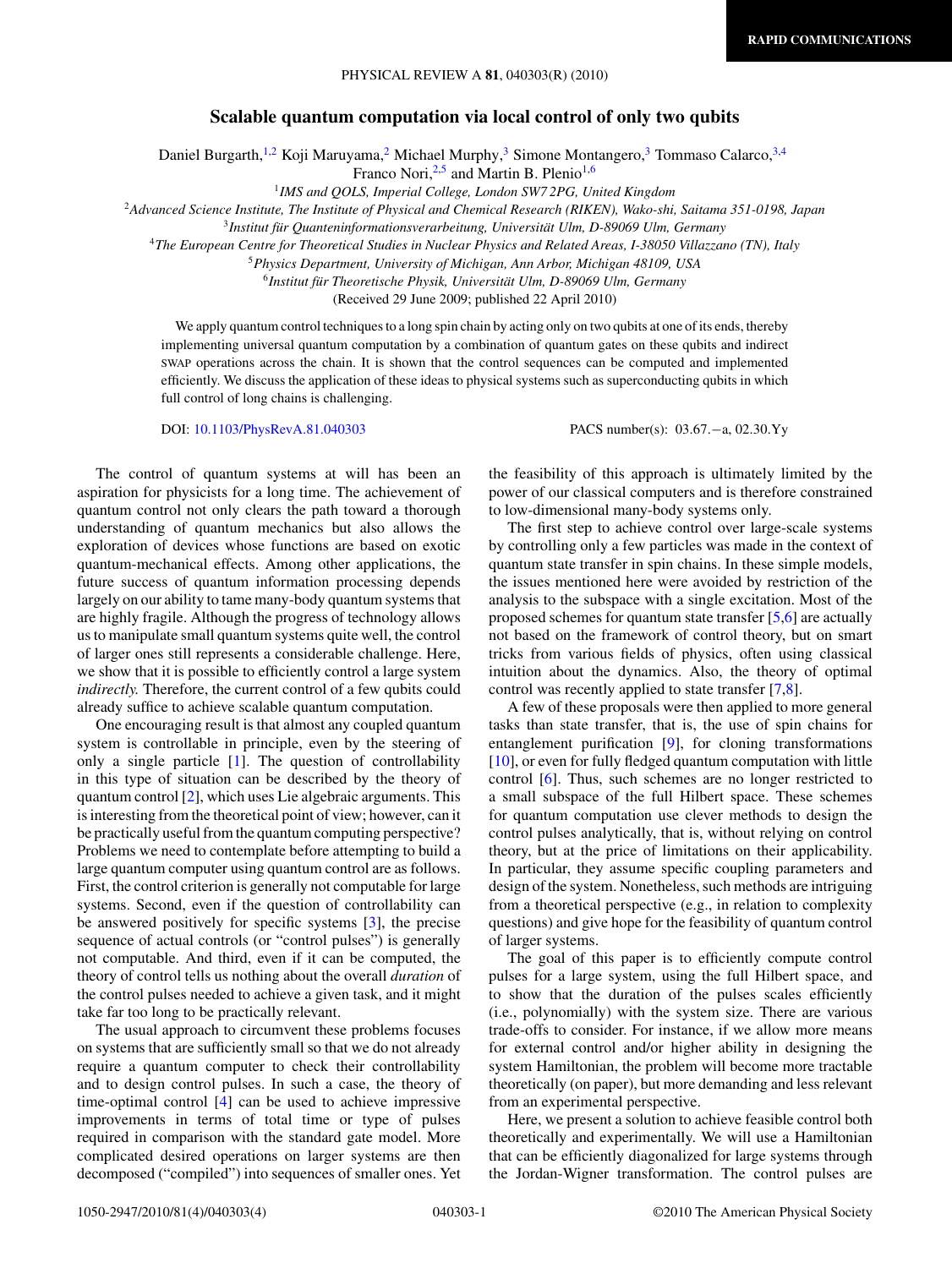

FIG. 1. Our approach for universal quantum computation on a chain of *N* spins. By modulating the magnetic field  $B_1(t)$  on qubit 1, we induce information transfer and SWAP gates on the chain (dashed lines). The states of the qubits from the uncontrolled register can be brought to the controlled part. There, the gates from a quantum algorithm are performed by local operations. Afterward, the (modified) states are swapped back into their original positions.

applied only to the first two spins of a chain (see Fig. 1). The control consists of two parts: one where we will use the Jordan-Wigner transformation to efficiently compute and control the information transfer through the chain (thus using it as a quantum data bus) and a second part where we will use some local gates acting on the chain end to implement two-qubit operations. To be efficiently computable, these local gates need to be fast with respect to the natural dynamics of the chain. Combining the two actions allows us to implement any unitary operation described in the gate model.

*System and information transfer problem.* We consider a chain of *N* spin-1*/*2 particles coupled by the Hamiltonian

$$
H = \frac{1}{2} \sum_{n=1}^{N-1} c_n [(1+\gamma)XX + (1-\gamma)YY]_{n,n+1} + \sum_{n=1}^{N} B_n Z_n,
$$

where *X*, *Y*, *Z* are the Pauli matrices, the  $c_n$  are generic coupling constants, and the  $B_n$  represent a magnetic field. Variation of the parameter *γ* encompasses a wide range of experimentally relevant Hamiltonians [\[11–13\]](#page-3-0), including the transverse Ising model ( $\gamma = 1$ ; for this case we require the fields  $B_n \neq 0$ ) and the *XX* model ( $\gamma = 0$ ). We assume that the value of  $B_1$  can be controlled externally. This control will be used to induce information transfer on the chain and realize SWAP gates<sup>1</sup> between arbitrary spins and the two "control" spins 1 and 2 at one chain end. Hence such SWAP gates are steered *indirectly* because we control only the first qubit.

In order to focus on the main idea we now present our method for  $\gamma = 0$  and  $B_n = 0$  for  $n > 1$ . The general case follows along the same lines, although it is more technically involved. Our first task is to show that by tuning only  $B_1(t)$  we can perform SWAP gates between arbitrary pairs of qubits. First we rewrite the Hamiltonian, using the Jordan-Wigner transformation  $a_n = \sigma_n^+ \prod_{m < n} Z_m$ , as  $H = \sum_{n=1}^{N-1} c_n \{a_n^{\dagger} a_{n+1} + a_{n+1}^{\dagger} a_n\}$ . The operators  $a_n$  obey the canonical anticommutation relations  $\{a_n, a_m^{\dagger}\} = \delta_{nm}$  and  ${a_n, a_m} = 0$ . The term we control by modulating  $B_1(t)$  is

#### DANIEL BURGARTH *et al.* PHYSICAL REVIEW A **81**, 040303(R) (2010)

 $h_1 = Z_1 = 1 - 2a_1^{\dagger}a_1$ . From the theory of quantum control [\[2\]](#page-3-0) we know that the reachable set of unitary time-evolution operators on the chain can be obtained by computing the *dynamical Lie algebra* generated by  $ih_1$  and  $iH$ . It contains all possible commutators of these operators, of any order, and their real linear combinations. For example, it contains the anti-Hermitian operators  $ih_{12} \equiv [ih_1, [ih_1, iH]]/(4c_1) =$  $i(a_1^{\dagger}a_2 + a_2^{\dagger}a_1), \quad i h_{13} \equiv [iH, i h_{12}]/c_2 = a_1^{\dagger}a_3 - a_3^{\dagger}a_1, \quad \text{and}$  $i h_{23} \equiv [i h_{12}, i h_{13}] = i (a_2^{\dagger} a_3 + a_3^{\dagger} a_2)$ . We observe that taking the commutator with  $h_{12}$  exchanges the index 1 of  $h_{13}$  with 2. Taking the commutator with *iH* we find that  $ih_{14} \equiv$  $[ih_{13}, iH] + ic_1h_{23} - ic_2h_{12} = i(a_1^{\dagger}a_4 + a_4^{\dagger}a_1)$  and  $ih_{24} \equiv$  $a_2^{\dagger} a_4 - a_4^{\dagger} a_2$  are also elements of the dynamical Lie algebra. Hence the effect of taking the commutator with  $H$  is to raise the index of the  $h_{kl}$ . Generalizing this, we find that the algebra contains the elements  $ih_{kl}$ , with  $k < l$ ,  $ih_{kl} \equiv$  $a_k^{\dagger} a_l - a_l^{\dagger} a_k$  for  $(k - l)$  even,  $ih_{kl} \equiv i(a_k^{\dagger} a_l + a_l^{\dagger} a_k)$  for  $(k - l)$ odd, and  $h_k = Z_k = 1 - 2a_k^{\dagger}a_k$ . From control theory [\[2\]](#page-3-0) we thus know that the time-evolution operators  $\exp(-\pi i h_{kl}/2)$ (which will turn out to be very similar to SWAP gates) can be achieved through tuning  $B_1(t)$ . The main point is that, because both  $h_1$  and  $H$  are free-fermion Hamiltonians, the corresponding control functions can be computed *efficiently* in a 2*N*-dimensional space (which we will do explicitly later). Ultimately, we need to transform the operators back to the canonical spin representation. Using  $a_k^{\dagger} a_l =$  $\sigma_k^- \sigma_l^+ \prod_{k < j < l} Z_j$ , we find  $\exp(-\pi i h_{kl}/2) = (|00\rangle_{kl}\langle 00| +$  $|11\rangle_{kl}\langle11|$ )  $\otimes$  1 +  $(|01\rangle_{kl}\langle10| - |10\rangle_{kl}\langle01|)$   $\otimes$  *L*<sub>kl</sub> for  $(k - l)$ even. The operator  $L_{kl} = \prod_{k < j < l} Z_j$  arises from the nonlocal tail of the Jordan-Wigner transformation and acts only on the state of the spins *between k* and *l*, *controlled* by the state of the qubits *k, j* in the odd-parity sector.

In order to use the chain as a quantum data bus, our goal is to implement SWAP gates  $S_{kl} = |00\rangle_{kl} \langle 00| + |11\rangle_{kl} \langle 11| +$  $|10\rangle_{kl}\langle01|+|01\rangle_{kl}\langle10|$ , so the fact that we have achieved some modified operators with different phases on *k,l* instead, and also the controlled nonlocal phases  $L_{kl}$ , could potentially be worrisome. We will use a method suggested in [\[14\]](#page-3-0) that allows us to tackle these complications. That is, rather than using the physical qubits, we encode in *logical* qubits, consisting of two neighboring physical qubits each. They are encoded in the odd-parity subspace  $|01\rangle$ ,  $|10\rangle$ . Although this encoding sacrifices half of the qubits, the Hilbert space remains large enough for quantum computation, and the encoding has the further advantage of avoiding macroscopic superpositions of magnetization, which would be very unstable. The swapping of a logical qubit *n* to the control end of the chain then consists of two physical SWAPs  $exp(-\pi i h_{12n-1}/2)$  and  $\exp(-\pi i h_{22n}/2)$ . Since both physical SWAPs give the same phases, the resulting operation is indeed a full logical SWAP. Any single-qubit operation on the logical qubits can be implemented by bringing the target qubit to the control end, performing the gate there, and bringing it back again. We could equally decide to perform single logical qubit gates directly, without bringing them to the control end. This is possible because  $exp(-i h_{2n-1 2n} t)$  in the physical picture translates to  $\exp(-iX_{L,n}t)$  in the logical picture, and because  $Z_{2n-1}$  is in the algebra generated by  $Z_1$ , which allows us to perform the operation exp(−*iZ*2*n*−1*t*) = exp(−*iZL,nt*).

<sup>&</sup>lt;sup>1</sup>We remark that a SWAP gate between two sites  $k$  and  $l$  is much more specific than achieving quantum state transfer [\[5\]](#page-3-0) between them. A SWAP performs *bidirectional* quantum state transfer and does not change the state of the remaining sites.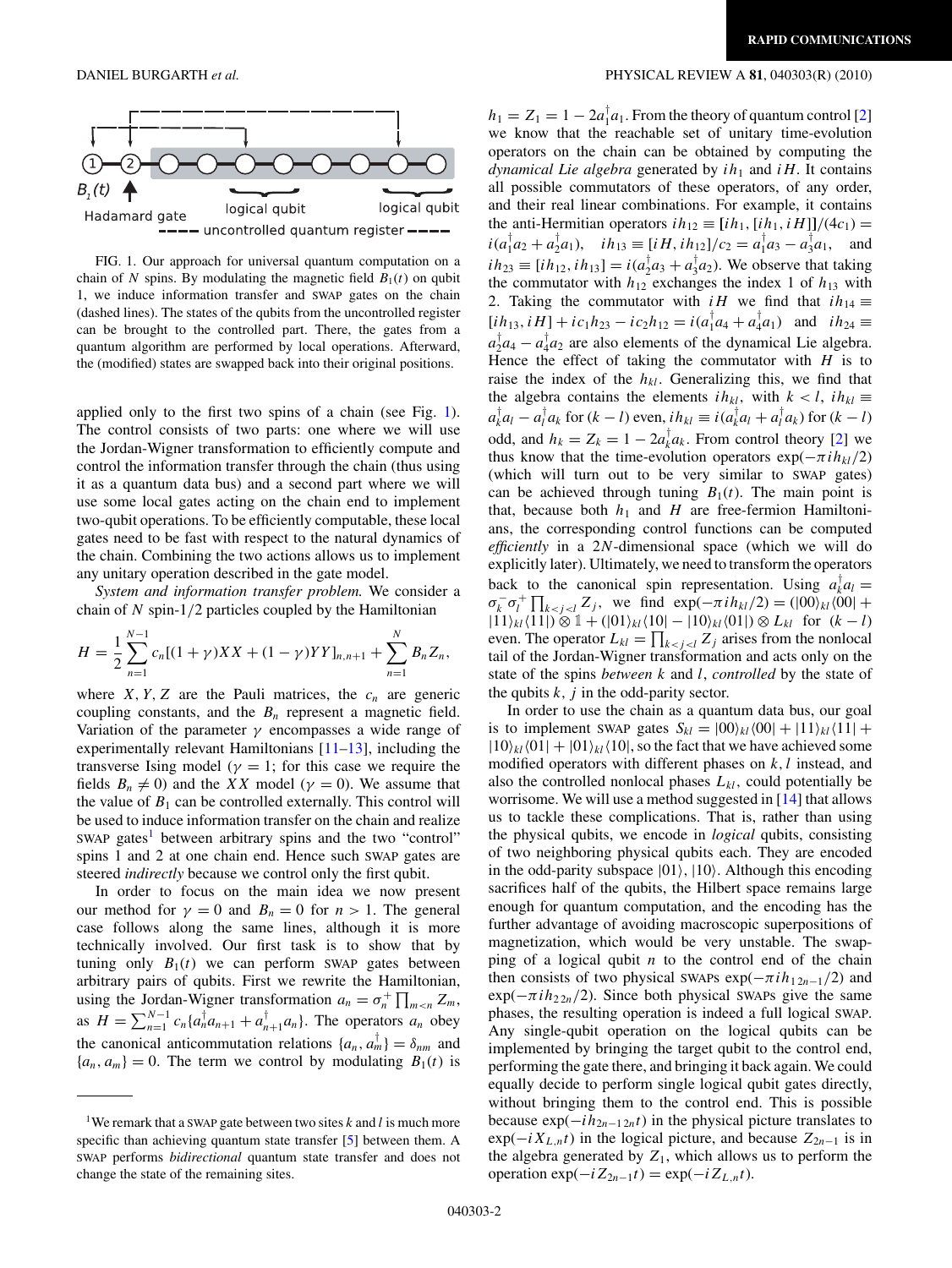### SCALABLE QUANTUM COMPUTATION VIA LOCAL *...* PHYSICAL REVIEW A **81**, 040303(R) (2010)

For quantum computation, we need to be able to perform at least one entangling two-qubit operation. We choose a controlled-*Z* operation, which can be performed by operating on only one physical qubit from each of the two logical qubits involved; to perform a controlled-*Z* operation between logical qubits *n* and *m*, we bring the physical qubits  $(2n - 1)$  and (2*m* − 1) to the control end, perform a controlled-*Z* operation between them, and bring them back. It is easy to check that again all unwanted phases cancel out. The controlled-*Z* operation could not be efficiently computed in the interplay with the many-body Hamiltonian *H*, because it cannot be generated by a quadratic Hamiltonian in the Jordan-Wigner picture. Therefore, this gate must be implemented on a time scale  $t_g$  much faster than the natural evolution of the chain, that is,  $t_g \ll \min_j \{1/c_j\}$ . We can soften this requirement by using control theory to generate  $exp(-iZ_1X_2t)$  by modulating  $\beta_1(t)Y_1$  (which is a linear term in the Jordan-Wigner picture), and then using a fast Hadamard gate on the second site to obtain exp( $-iZ_1Z_2t$ ), which, together with exp( $-iZ_1t$ ) and  $exp(-iZ_2t)$ , gives the controlled-Z gate. This leads to a remarkable conclusion: except for a fast Hadamard gate on the second qubit, all other controls required for quantum computation can be computed efficiently in the Jordan-Wigner picture.

*Efficiency.* The crucial question left open then is the length of time needed actually to implement the gates. Unfortunately, the theory of quantum control does not provide a general answer, though some interesting progress was recently reported [\[15\]](#page-3-0). In order to evaluate the efficiency, we have numerically simulated a range of chain lengths and studied the scaling of the logical SWAP operation time *T* with the (physical) chain length *N*. We set the coupling strength constant, namely,  $c_n = J \forall n$ . To provide evidence of a polynomial scaling, we set the simulation time  $T_N = N^2$  (with all times in units of  $1/J$ and  $\hbar = 1$ ) and verify for each *N* that we can find a specific  $B_1^*(t)$  that performs the logical SWAP operation.<sup>2</sup>

We quantify our success by calculating the gate fidelity  $F = (\frac{\ln U}{U_g} / N)^2$  between the time evolution *U* and the goal unitary  $U_g$ . This standard choice of fidelity is used for evaluating generic unitaries, and it is well suited for our case, confirming that the SWAP gate  $S_{kl} \otimes \mathbb{1}_{\text{rest}}$  acts as the identity almost everywhere. However, the normalization factor 1*/N*<sup>2</sup> could in principle wash out errors in the part of the gate that acts on qubits *k* and *l* only, resulting in the wrong scaling. Therefore, we checked the reduced gate fidelity (tracing out the rest of the system) on those qubits alone, finding that its fidelity remains above  $1 - 10^{-4}$  for all *N* considered.

The function  $B_1(t)$  is obtained using techniques from optimal control theory  $[2,4,16]$ . Briefly, the procedure is as follows: (1) an initial guess is made for the function  $B_1(t)$ ; (2) we run the optimal control algorithm to generate a new  $B_1(t)$ which decreases the error of our operation; (3) steps 1 and 2 are iterated until the final error reaches a preselected threshold fidelity. In practice, it suffices to choose a threshold which is of the same order of magnitude as the error introduced by the Hadamard gate.



FIG. 2. (Color online) Fourier transform of the optimized function  $B_1^*(t)$  that produces the physical SWAP between  $n = 1$  and  $n = 29$ for the chain  $N = 30$  with a fidelity of  $F = 1 - 10^{-4}$  in a total time  $T_N = 870$ . The inset shows the effect of a high-frequency cutoff on the fidelity; frequency components above 2*J* can be neglected.

If the algorithm converges for each *N* and the corresponding  $T_N$ , giving the optimal pulse sequence  $B_1^*(t)$ , then we can assert that the scaling of the operation time is at least as good as  $T_N =$  $N^2$ , up to a given precision. We initialize the algorithm with a guess for the function  $B_1(t)$ , for example,  $B_1(t) = 1$ . This is, of course, a poor choice for performing the SWAP gate. However, the optimization algorithm exponentially improves the choice of  $B_1(t)$  and reaches the desired precision. It is worth pointing out that the frequencies of the pulse are of the same order as the natural dynamics of the chain, so the control function does not need to be fast. This is expected, because the local gates make use of the evolution of the chain in order to become global. The Fourier transform of a typical optimized function  $B_1^*(t)$  is given in Fig. 2. Low-pass filtering confirmed that only frequencies of up to ∼*J* are required. Furthermore, such pulses are robust against small fluctuations [\[4\]](#page-3-0). Simulating chain lengths up to  $N = 40$ , we find that  $T_N = N^2$  can be achieved (Fig. 3). We stress here that the chosen scaling law  $T_N$  may not necessarily describe the shortest time on which the physical SWAP gate can be performed. However, the dynamical Lie algebra of quasifree fermions has a dimension of the order  $N^2$ , indicating that such scaling might be optimal.

A final remark on the robustness against imperfections of the results presented is needed, as perfect homogeneity or even fine tuning of individual couplings might be very hard



FIG. 3. (Color online) The SWAP operation time  $T_N$  versus the chain length *N*: the red continuous line is  $(N - 1)^2$  while the black dots are the lengths for which we numerically verified this scaling with a fidelity  $F > 1 - 10^{-4}$ .

<sup>&</sup>lt;sup>2</sup>Note that the time  $T_N$  is the time it takes to perform a physical SWAP operation; the logical SWAP will take twice this time.